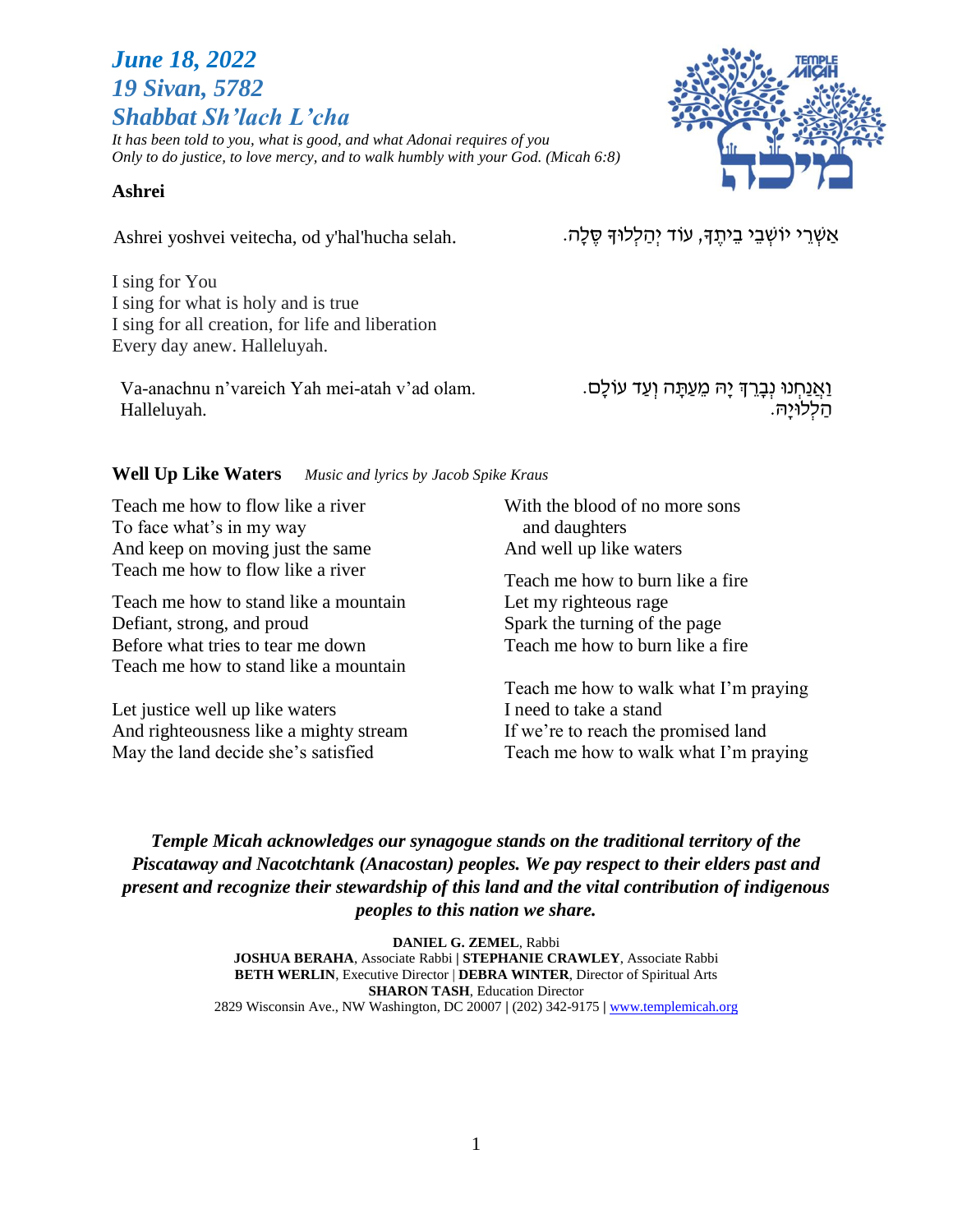# **14:26-35 בְּ מִ דְּ בַּ ר Numbers**

| ואַל־אַהַרֶן לֵאמר: Moses and Aaron,                                                                                                                                                              | 26 The Eternal One spoke further to כו וַיִּדַבֵּר יִהוָׂה אֵל־מֹשֵׁה                                                                                                                                         |
|---------------------------------------------------------------------------------------------------------------------------------------------------------------------------------------------------|---------------------------------------------------------------------------------------------------------------------------------------------------------------------------------------------------------------|
| <b>כז</b> עַד־מַרַנׁי לַעֲדָה הָרָעָה הַיֹּאת<br><u>אַשֵׁר הֵמָּה מַלִּינִים עָלָי</u><br>אֵת־תִּלְנוֹת בְּנֵי יִשְׂרָאֵל אֲשֶׁר הַמַּה<br>מַלִינֵים עַ <u>ל</u> ִי שָׁמֲעָתָ <i>י</i> :          | 27 "How much longer shall that wicked<br>community keep muttering against Me?<br>Very well, I have heeded the incessant<br>muttering of the Israelites against Me.                                            |
| <b>כח</b> אֵמִר אֲלֵהֵׁם חַיֹּאֲנִי וְאֻם־יְהִוָּה<br>אָם־לֹא כַּאֲשֶׁר דִּבַּרְתֶֶּם בְּאָזְגֶי כֵּן<br>ּאֲעֱשֶׂה לָבֵם:                                                                         | <b>28</b> Say to them: 'As I live,' says the<br>Eternal, 'I will do to you just as you<br>have urged Me.                                                                                                      |
| <b>כט</b> בַּמִּדְבָּר הַזֶּה יִפְּלוּ פִגְרֵיכֵּם וְכָל־<br>פְּקָדֵיכֶם לְכָל־מִסְפַּרְכֶם מִבֱן עֶשְׂרֵים<br>ּשַׁנַה וַמַעְלַה אֲשֶׁר הַלֵינתֵם עַלֵי:                                          | 29 In this very wilderness shall your<br>carcasses drop. Of all of you [men] who<br>were recorded in your various lists from<br>the age of twenty years up, you who<br>have muttered against Me,              |
| ל אָם־אַתֶּם תָּבְאוּ אֱל־הָאָרֵץ אֲשֵׁר<br>נַשָּׂאתל אֶת־יָדִי לְשַׁבֵּן אֶתְכֶם בֶּה כֵּי<br>אַם־כָּלֵב בֵּן־יִפְנֵּה וִיהוֹשָׁעַ<br>בן־נוּן :                                                  | <b>30</b> not one shall enter the land in which I<br>swore to settle you-save Caleb son of<br>Jephunneh and Joshua son of Nun.                                                                                |
| <b>לא</b> וְטַ <sup>ֹּ</sup> פְּבֶׁם אֲשֶׁר אֲמַרְתֶּם לָבַיָ יִהְיֶהְ<br>וְהֵבִיאתֵי אֹתָם וְיָדְעוּ אֶת־הָאָרֶץ<br>ּאֲשֵׁר מְאַסְתֵּם בַּה <del>ּ</del>                                         | 31 Your children who, you said, would<br>be carried off—these will I allow to<br>enter; they shall know the land that you<br>have rejected.                                                                   |
| 32 But your carcasses shall drop in this לב וּפְגְרֵיכֶם אַתֱם יִפְּלִוּ בַּמִּדְבָּר                                                                                                             | $: \overline{\mathbf{D}}$ wilderness,                                                                                                                                                                         |
| <b>לג</b> וּבְנֵיכֶּם יִהְיוּ רעֵים בַּמִּדְבָּר <sup>י</sup><br>אַרְבָּעְיִם שָׁנָה וְנָשְׂאָוּ אֶת־זְנוּתֵיכֶם<br>ּעֲדִיתִּם פְּגְרֵיכֵם בַּמִּדְבֵּר                                           | 33 while your children roam the<br>wilderness for forty years, suffering for<br>your faithlessness, until the last of your<br>carcasses is down in the wilderness.                                            |
| <b>לד</b> בִּמִסְפֵּר הַיָּמִים אֲשֶׁר־תַּרְתֶּם<br>אֶת־הָאָۨרֶץ אַרְבָּעִים יוֹם יִוֹם לַשַּׁנַٗה<br>יום לַשֲׂנַה תּשָׂאוֹ<br>אֵת־עֲוֹנְתֵיכֶם אַרְבַּעִים שָׁנֻה<br>וִידַעְתֵם אֵת־תִּנוּאַתֵי: | 34 You shall bear your punishment for<br>forty years, corresponding to the number<br>of days—forty days—that you scouted<br>the land: a year for each day. Thus you<br>shall know what it means to thwart Me. |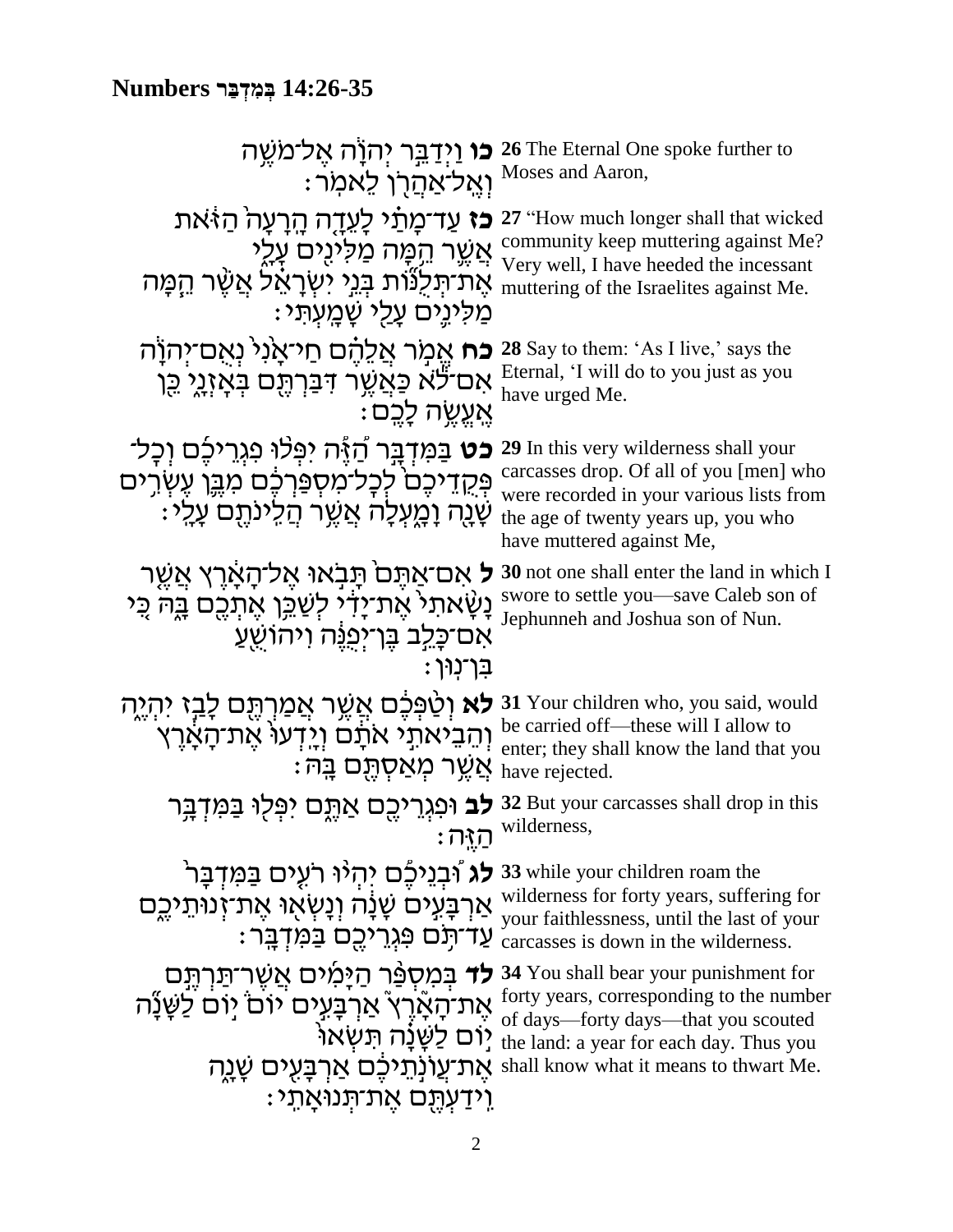**לה** אֲנִי יְהוָה ֹּדִּבְּ֫רְתִּי אִם־לְא! זָאת אֶעֱשֶׁה לְכָל־הָעֵדָה הָרָעָה הַ $\frac{dG}{dt}$ ת " ֶּהַ נֹוֹעָדָים עָלֶי בַּמִּדְבָּר הַזֶּה יִתַּמּוּ " : יְשָׁם יְמֵתוּ finished off.'" **35** I the Eternal have spoken: Thus will I do to all that wicked band that has banded together against Me: in this very wilderness they shall die and so be

# **Haftarah for Juneteenth: Isaiah 61:1-4, 7-11**

#### **Before the reading:**

*Blessed are you, Adonai our God, whose spirit inspired our prophets, and whose spirit inspires us to thoughtfully discern their words. Each generation that has come before has taught and made our prophets' words their own. Thank you for* binah*, understanding, and* deah*, knowledge: for the opportunity to choose the holy words that we pass on to the next generation.*

| <b>ֹא</b> רֶוּחַ אֲדֹנֵי יֱהוֶה עָלֵי יַֿעַן כְּשִׁח<br>יְהוָׂה אתו לִבַשֵּׂר עֲנָוִים שִׁלַחַנִי<br>ַלְחֲבָשׁ לְנִשְׁבְרֵי־לֶב לִקְרָא לְשָׁבוּיִם<br>ּדְרוֹר וְלַאֲסוּרֵים פְּקַח־קוֹחַ                        | 1 The spirit of God is upon me,<br>Because the Eternal has anointed me;<br>God has sent me as a herald of joy to the<br>humble.<br>To bind up the wounded of heart,<br>To proclaim release to the captives,<br>Liberation to the imprisoned;                               |
|------------------------------------------------------------------------------------------------------------------------------------------------------------------------------------------------------------------|----------------------------------------------------------------------------------------------------------------------------------------------------------------------------------------------------------------------------------------------------------------------------|
| <b>ב</b> לִקְרָא שְׁנַת־רָצוֹן לַיהוָה וִיֽוֹם<br>נֻקֻם לֵאלהֵינוּ לְנַחֵם כָּלֹאֲבִלִים:                                                                                                                        | 2 To proclaim a year of the Eternal's favor<br>And a day of vindication by our God;<br>To comfort all who mourn-                                                                                                                                                           |
| ג לַשְׂוּם   לַאֲבֶלֵי צְיוֹן לַתֵּת לַהֵם<br>פּאֵר תַּחַת אֵפֵר שֶׁמֶן שָׁשׂוֹן תַּחַת<br>אֵבֶל מַעֲטֵה תְהִלֶּה תַּחַת רְוּחַ<br>כֵּתֶה וְקִרֶא לָהֶם אֵילֵי הַצֵּדֵק<br><u>ּמַטַ</u> ע יְהְוֻׁה לְהִתִפָּאֵר: | 3 To provide for the mourners in Zion—<br>To give them a turban instead of ashes,<br>The festive ointment instead of mourning,<br>A garment of splendor instead of a<br>drooping spirit.<br>They shall be called terebinths of victory,<br>Planted by God for God's glory. |
| ד וּבָנוּ חָרְבְוֹת עוֹלָם שֹמְמְוֹת<br>ראשנים יקוממו וחדשו ערי<br>ּחֹרֵב שֹׁמְמְוֹת דְּוֹר וַדוֹר                                                                                                               | 4 And they shall build the ancient ruins,<br>Raise up the desolations of old,<br>And renew the ruined cities,<br>The desolations of many ages.                                                                                                                             |
| תַּחַת בַּשְׁתִּכֶם מִשְׂנֵה וּכְלְמֵה<br>יָרְנּוּ חֶלְקֶם לָכֵן בְּאַרְצָם מִשְׁגֶה                                                                                                                             | 7 Because your shame was double—<br>Men cried, "Disgrace is their portion"-<br>Assuredly, they shall have a double share                                                                                                                                                   |

: יִּירָשׁוּ שִּׁמְחַת עֹולָם תִּהְיֶה לָהֶם " in their land,

Joy shall be theirs for all time.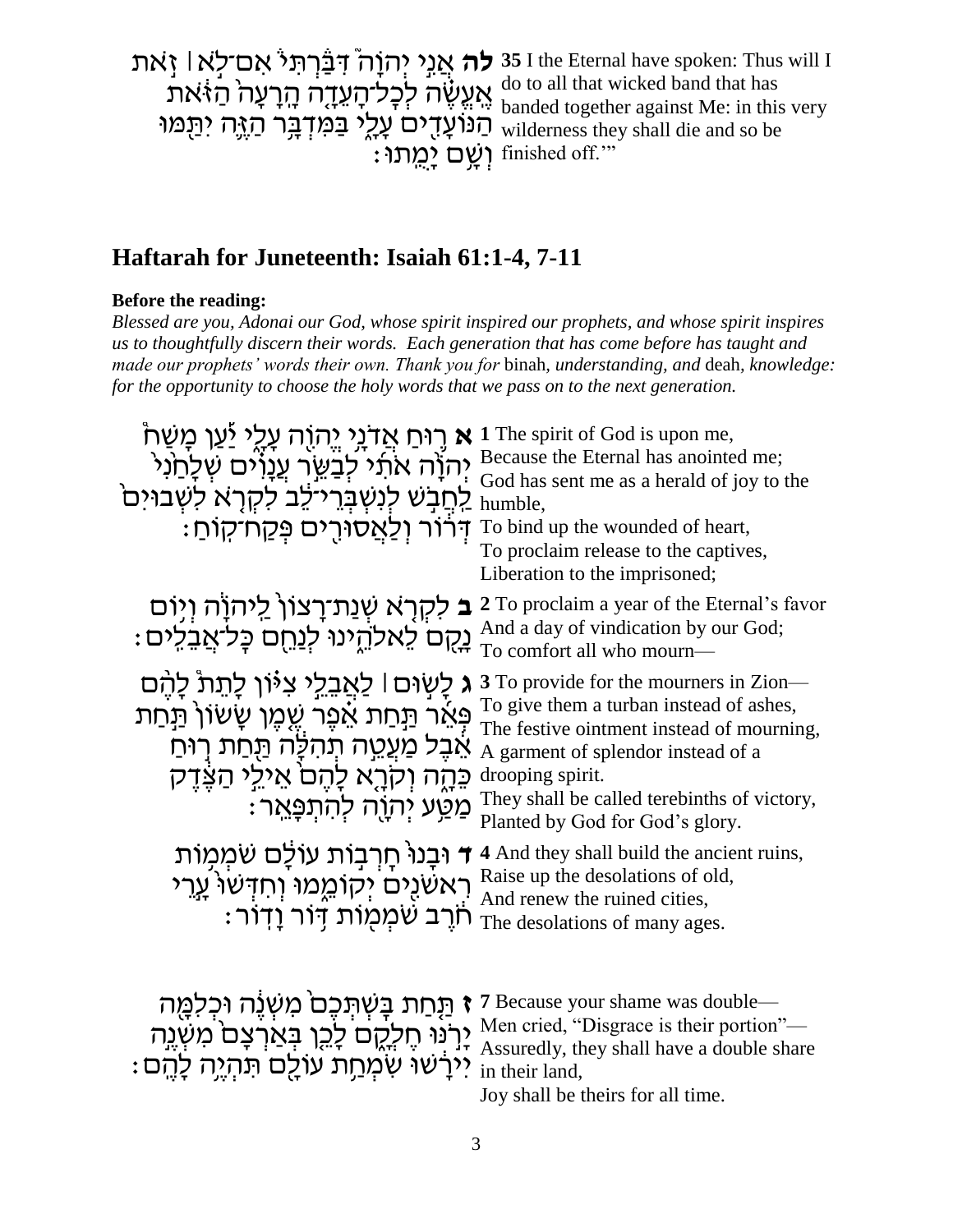| ּכִּי אֲנֵי יְהוָהֹ אֹהֵב מִשְׁפָּׁט שַׂנֵּא<br>גַזֶל בִּעוֹלֶה וְנָתַתְּי פְעִלָּתָם בָּאֲמֶת<br>וּבְרֵית עוֹלֵם אֱכְרְוֹת לַהֱם:                                        | <b>8</b> For I the Eternal love justice,<br>I hate robbery with a burnt offering.<br>I will pay them their wages faithfully,<br>And make a covenant with them for all<br>time.                                                                            |
|---------------------------------------------------------------------------------------------------------------------------------------------------------------------------|-----------------------------------------------------------------------------------------------------------------------------------------------------------------------------------------------------------------------------------------------------------|
| <b>ָט</b> וְנוֹדַע בַּגּוֹיִם <sup>י</sup> זַרְעָם וְצֶאֱצָאֵיהֶם<br>בְּתָוֹךְ הָעַמֶּים כָּלֹיִרְאֵיהֶם יַכִּירוּם<br>ּכֶּי הֵם <u>זֻר</u> ע בֵּרַךְ יִהְוָה :           | <b>9</b> Their offspring shall be known among<br>the nations,<br>Their descendants in the midst of the<br>peoples.<br>All who see them shall recognize<br>That they are a stock God has blessed.                                                          |
| ּשָׂוֹשׂ אָשְׂישׂ בֵּיהוָׂה תָּגֵל נַפְשִׁי<br>בֵאלהַׁי כֵּי הִלְבִּישַׂנִי בִּגְדֵי־יַּשַׁע<br>מְעְיל צְדָקָה יְעָטֶנִי כֶּחָתָן יְכַהֵן<br>ּ פּאֹר וככּלה תּעדּה כליה : | 10 I greatly rejoice in the Eternal,<br>My whole being exults in my God.<br>For God has clothed me with garments of<br>triumph,<br>Wrapped me in a robe of victory,<br>Like a bridegroom adorned with a turban,<br>Like a bride bedecked with her finery. |
| יא כֵּי כָאָרֶץ תּוֹצִיא צִמְחָהּ וּכְגַנָּה<br>זֵרוּעֶיהָ תַצְמֶיחַ כֵּן   אֲדנֵי יֵהוֹה<br>יַצְמֶיחַ צְדָקָה <sup>ָ</sup> וּתִהְלֵּה <u>נג</u> ֵד<br>: כַּל־הגוֹים      | 11 For as the earth brings forth her growth<br>And a garden makes the seed shoot up,<br>So God will make<br>Victory and renown shoot up<br>In the presence of all the nations.                                                                            |

#### **After the Reading:**

*Thank you, O God, whose spirit inspired the prophets of old, and whose spirit inspires us to live with intention. God, you call to us to be our best. You call us to justice and mercy and to care for the oppressed. Blessed are you, Adonai our God, who gives us the ability to discern, to live, to inspire and to do your work.* 

#### *Refuah Shleimah*

Emily Alpern-Fisch, Alan Appel, Ronni Behar, Ira Berlin, Howard Berman, Michael Brenner, Ellen Buckley, Judith Chisholm, Barbara Cleveland, Netanel Felber, Chelo Fournier, Aubrey Garber, Marlene Garnett, Barbara Gayler, Jeffrey Goodman, Richard Greenfield, Ezra Mac Grossman, David Hahn, Judy Hurvitz, Robin Kaplan, Joan Kupferberg, Wasu Lawal, Lisa Lehman, Philip Levine, Stu Levine, Sam Levinson, Dan Lutenegger, Chris Mahle, Mildred Marin, Stephanie Mendez, Sophie Meyers, Bryant Monroe, Lynda Mulhauser, Jumuna Nathan, Robin Parry, Jack Paul, Rachel bat Chava, Lois Rosen, Eric Rosenberg, Sarah Golde bat Shifrah, David Scheever, Charles Schussheim, Cynthia Seymour, Annette Shaw, Sam Sinkler, Eve Sparberg, Victor Springer, Yolande Spinnato, Alan Thal, Betty Ustun, Mimi Wolf